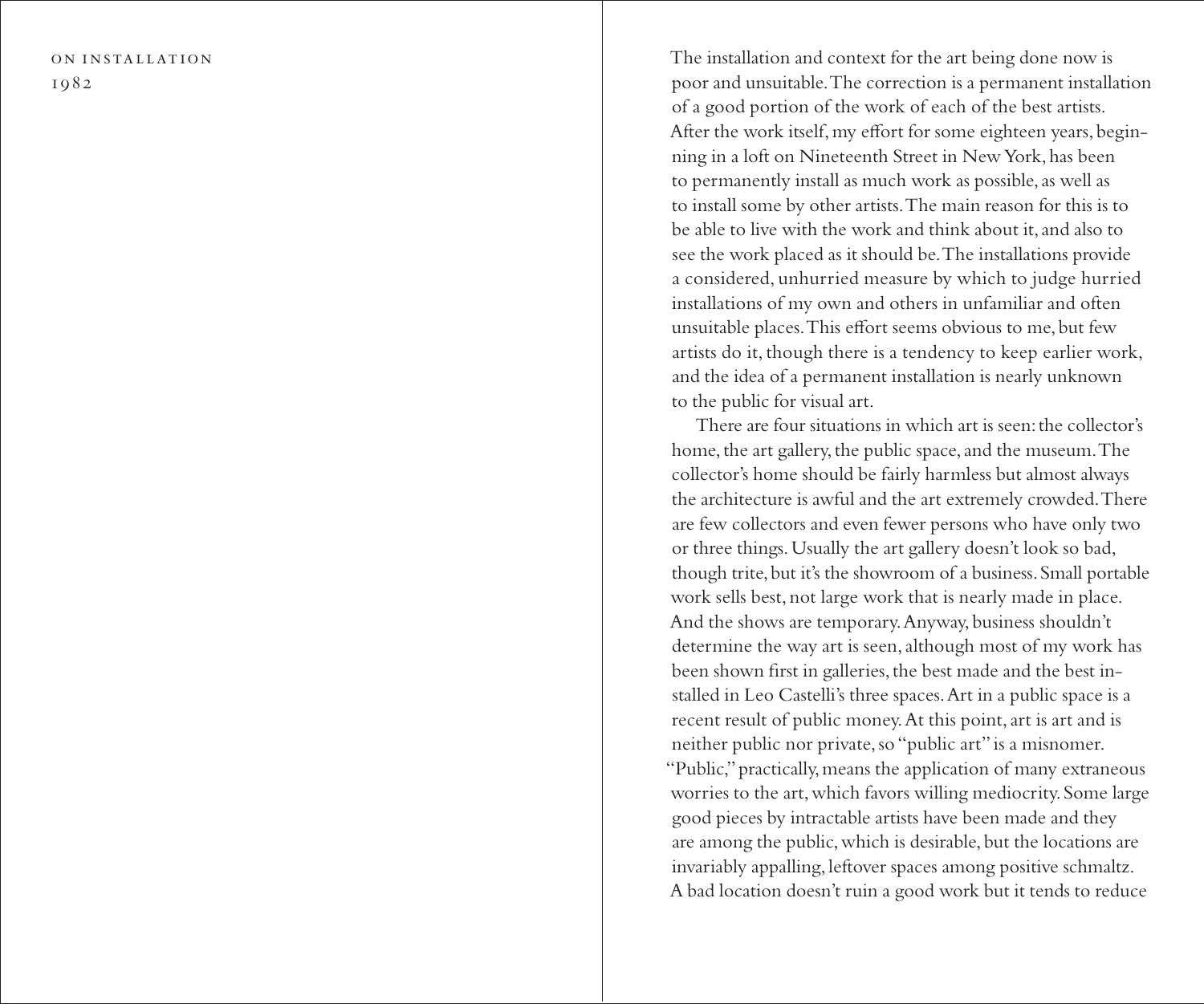understanding to information: you know it's good but you can't stand standing there long enough to find out why. This is also true of art in some museums and of antiquities that have been overrun by industry or suburbia. These three categories, aside from the important economic activity of the gallery and a few large pieces in public, fail to produce serious results. If somewhere there were serious and permanent installations, the ephemeral exhibitions of the gallery and the awful environments of the work in public could be criticized and endured.

The gallery is fairly controllable, if limited; the public space slightly; the collector's glass ranch house not at all. Most owners of art install it badly; little can be expected. The museum should be serious and competent and much is expected but it's a disappointment and a failure. Ways of living, societies, and grand institutions develop without much thought and so do some lesser institutions such as the museum. A museum of contemporary art, sometimes joined to a historical museum, itself debatable, has become a necessary symbol of the city and of the culture of the city all over the world. One result of the thoughtlessness of this expensive efflorescence is that no museum is able merely to physically exhibit the art of the last twenty years, barely and not well that of the last forty, and amply not that of the last hundred. Such an institution is no proof of culture.

The art museum was first the palace of a failed noble and then a bourgeois copy growing increasingly distant as the new rich grew distant from the disappearing aristocracy and as liberal functions developed, such as the obligations of the new rich to educate those they left behind. Right away it's clear that this has little to do with art. The new rich in the last century, the old rich in this, and the new rich now are basically middle class. Unlike some of the aristocracy, and of course like many, the present rich, the trustees of the museum, do not intend to know anything about art. Only business. The solution to the problem of having culture without having to think

about it is to hire somebody. The rich middle class is bureaucratic, so there's an expert for everything. The result is that there's little pleasure in art and little seriousness for anyone anywhere. A museum is the collection of an institution and it's an anthology. A few anthologies are all right, but some hundred in the United States alone is ridiculous. It's freshman English forever and never no more no literature.

Art is only an excuse for the building housing it, which is the real symbol, precise as chalk screeching on a blackboard, of the culture of the new rich. The new National Gallery is a fine example. It's the apotheosis of the public space. The main exhibition area is leftover space within the solids of a few triangles and a parallelogram, containing offices and boutiques. The power of the central government, the status of the financiers, and the mediocre taste of both are dignified by art, much of it done by artists very poor most of their lives. So much money spent on architecture in the name of art, much more than goes to art, is wrong, even if the architecture were good, but it's bad.

The handling and preservation in a museum, which is expected to be careful, is often careless. Sometimes the staff seems to resent the art. Usually the view is that the damage doesn't matter and can be repaired. Even with the best intentions of a director or a curator the installation is seldom good because the rooms are not. Always of course the exhibitions are temporary. Finally, the artist lends work, accepts damage to it – insurance is a joke – gives time, and gets next to nothing: "The work is out in public." The artist should be paid for a public exhibition as everyone is for a public activity.

Some effort has been made by artists to take care of their work. Clyfford Still deserves credit for the installations of his paintings, about thirty each, at the Albright-Knox Art Gallery and the San Francisco Museum of Modern Art and the museums also for accepting the responsibility. Recently Henry Moore has given work to Toronto and Rufino Tamayo has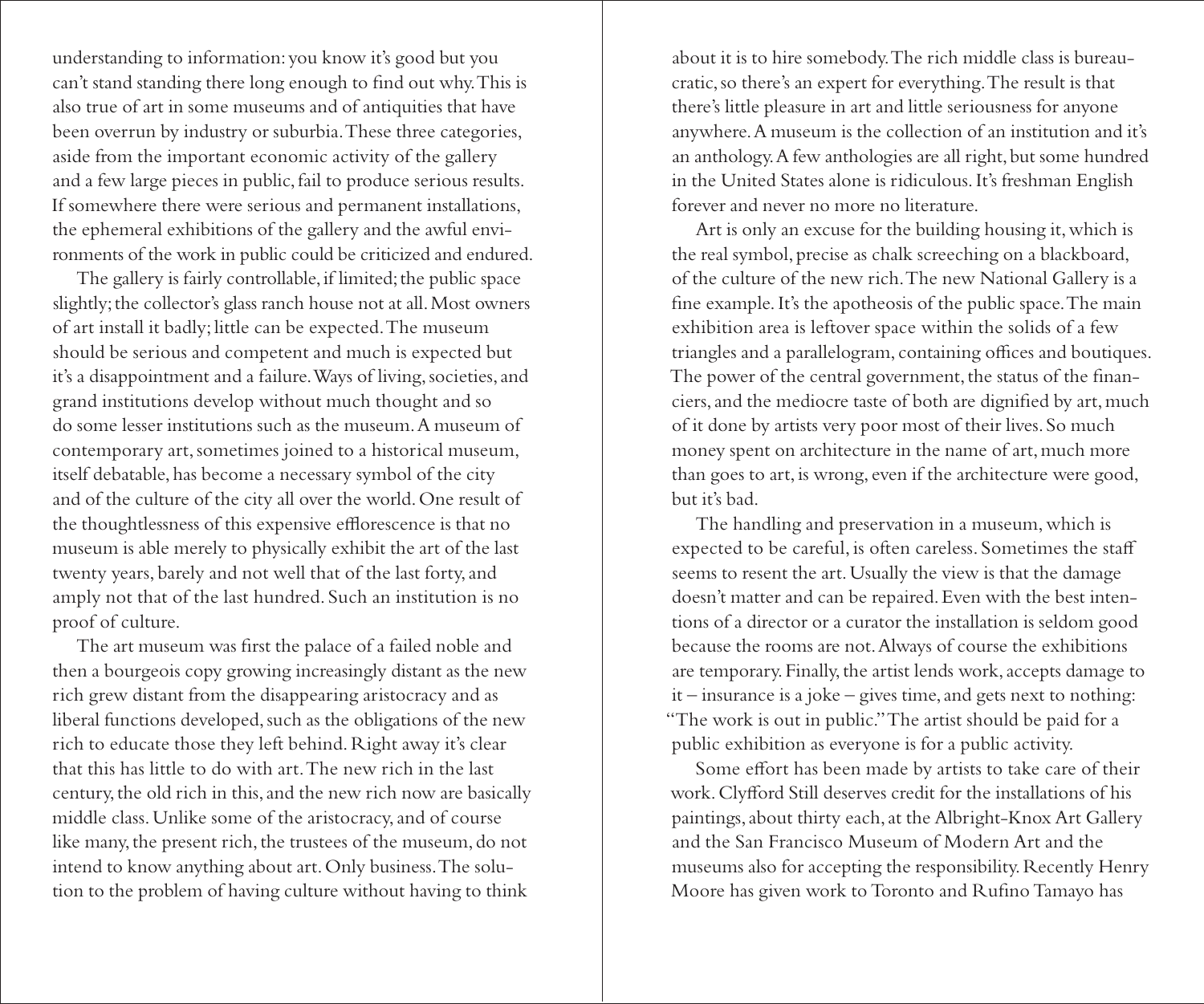made a museum in Ciudad de México. There are examples in Europe of museums made after an artist's death and of enterprises such as the chapel by Matisse. There are also Giuseppe Panza's installations of contemporary art which are meant to be permanent. In the United States there is the so-called Rothko Chapel. But of all the great and very good art done in the United States in the last forty years very little can be seen. From 1946 to 1966 an exceptional amount of good art was done in New York City. A visitor now can see only two or three paintings each by Newman, Pollock, Rothko, de Kooning, Kline, Guston, Reinhardt, Davis, and others, and usually none by less inventive artists, still good, such as James Brooks, if the visitor goes to four museums, the Modern, the Whitney, the Guggenheim, and the Metropolitan. And then there's a list of those who worked in the vicinity of New York and a list of younger artists. It is impossible for a visitor to acquire the knowledge of the excellence, variety, and extent of the art of this period that someone has who was in New York during this time. The three museums, not the Metropolitan, may be comprehensive as anthologies but they are not comprehensive in relation to what was done. Most of the work of that twenty years has been sold out of New York, much out of the United States. The art was in no way indigenous to New York and the lack of interest of the people there is proven. That includes the museums. In the late 1940s and the 1950s the proportion of the best contemporary art in the museums was little more than it is now, which is meager.

It's easy to imagine the magnificence of a museum in New York containing a couple of dozen paintings by Pollock or by Newman. It's too late to make such an installation for Pollock, almost for Newman. There are probably enough paintings to do so for Rothko and especially for de Kooning, who fortunately is alive. In 1966 one hundred and twenty paintings by Reinhardt were shown at the Jewish Museum for longer than usual. These probably will never be assembled again and

if assembled will not be the same, since almost all have been damaged and extensively restored. In 1966 these paintings should have been hung and never moved again. Reinhardt died the next year. David Smith's sculpture should have been left in the field where he placed it. I never saw the work there and will never see so much together. And as he placed it, not as it was shown, for example, in the stupid re-creation of the theater at Spoleto in the National Gallery.

A good installation is too much work and too expensive and, if the artist does it, too personal to then destroy. Paintings, sculptures, and other three-dimensional works cannot withstand the constant installation and removal and shipping. The perpetual show business is beyond the museum's finances and capacities. The show business museum gets built but the art does not, nor even handled well, when the art is the reason for the building. And the architecture is well below and behind the best art. An example of something much better for less money would have been to have saved Les Halles in Paris, an important deed itself, and then to have given two hundred thousand dollars each, sufficient at the time, to a dozen of the world's best artists to make work to remain forever. This would have been the achievement of the century. Instead Beaubourg was built, an expensive, disproportionate monster, romanticizing the machinery of an oil refinery, not scarce. The building makes change the main characteristic of paintings and sculptures that don't change. The building and the change are just show business, visual comedy.

If the people of New York City should want the best art, they can finance, for far less than the cost of an apartment building producing a little more gallery space, the construction of work placed permanently by, for example, Serra, Oldenburg, Flavin, Chamberlain, Bell, Andre, or myself. We all are more or less old and reliable. There are younger artists: David Rabinowitch could do something wonderful. And there are older artists, less than the best but good, whose work, if